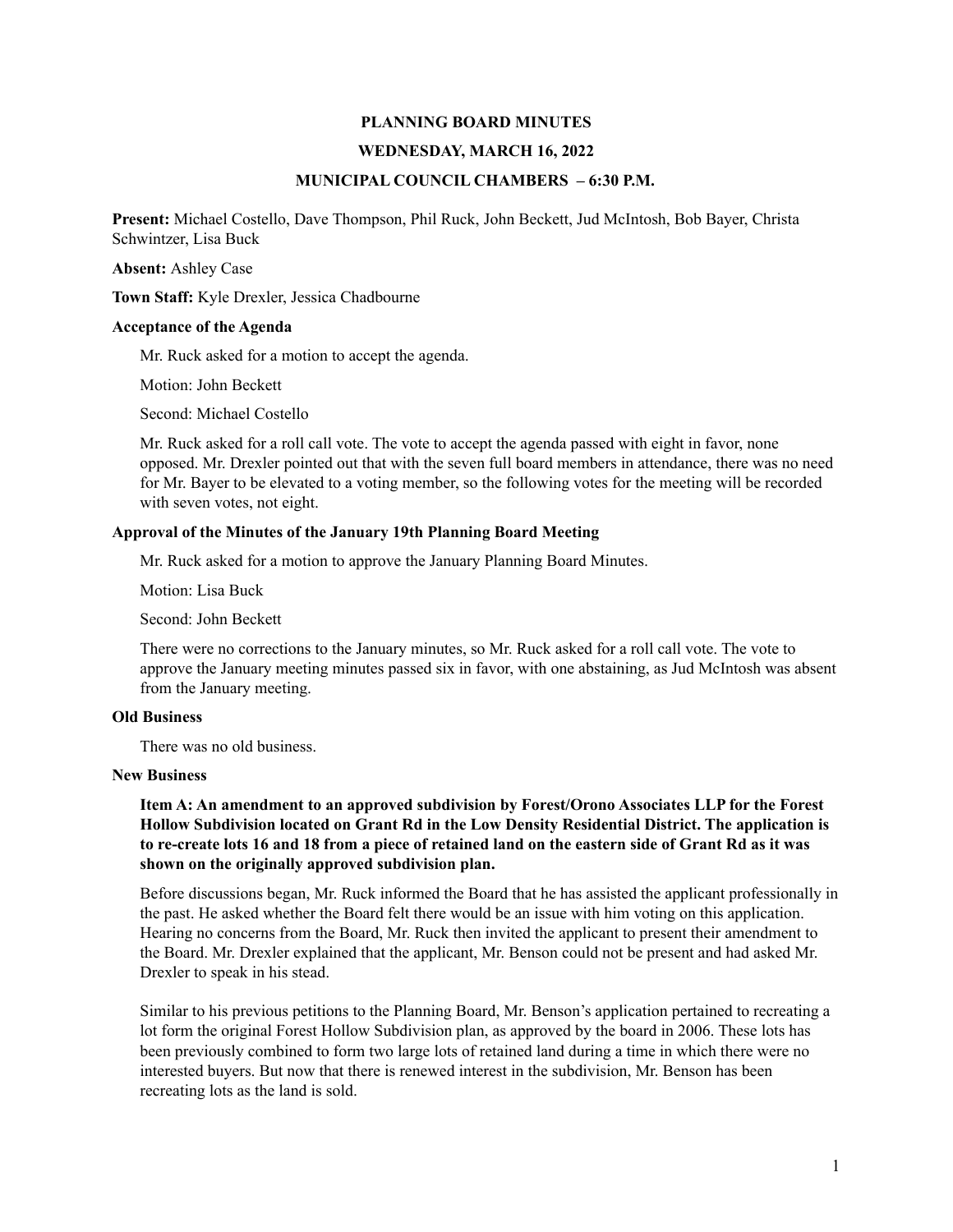In this case, his intention was to recreate lots 16 and 18 of the original, on the eastern side of Grant Rd, for the purposes of selling the land for development.The lots would be recreated exactly as depicted in the original subdivision. It still meets the acreage and frontage requirements of the district per the ordinance, and all other standards of approval would remain the same.

The applicant is aware that they will have to get an amendment to their site location permit from Maine DEP, and are in the process of doing so, and before the Planning Board actually signs copies of the amended subdivision plan the applicant will provide a copy of the DEP approval to Town staff.

Mr. Ruck asked for comments or questions from the Board. Hearing none, he opened the public hearing. There were no comments from the public, so after a few minutes Mr. Ruck closed the public hearing and read the proposed findings of fact. There were no comments from the Board on the proposed findings of fact, so Mr. Ruck asked for a motion.

Motion: Jud McIntosh moved that the Board accept the application from Forest/Orono Associates LLP for the Forest Hollow Subdivision located on Grant Rd in the Low Density Residential District to re-create lots 16 and 18 as they were shown on the originally approved subdivision plan, with the following conditions:

- 1. That all findings of the Planning Board with respect to this development at its meeting of July 19, 2006, and all conditions of approval and requirements pertaining thereto, are unchanged and remain in place.
- 2. That the applicant be granted an approved Site Location of Development permit for the amended plan by the Maine Department of Environmental Protection and provide evidence of such approval to Town staff prior to the Planning Board signing the plan.
- 3. That the signed, amended subdivision plan, to include conditions of approval that run with the property, be recorded at the Registry of Deeds within 90 days of approval of the amended plan.

Second: John Beckett.

Mr. Ruck then asked for a roll call vote. The vote to approve the amended subdivision plan for Forest/Orono Associates, LLP passed with seven in favor, none opposed.

**Item A: A site plan review application by the University of Maine, located on 168 College Ave, Tax Map 11-0 Lot 77, in the University District. The application is for a recreational facility use and proposes the redevelopment of the soccer field located adjacent to the other athletic facilities on the northern side of the campus east of the Charles Place neighborhood. The project proposes to renovate the soccer field to synthetic turf, install athletic field lighting, and install a new grandstand with press box.**

Before discussions began, Mr. Ruck informed the Board that he has assisted the applicant professionally in the past. He asked whether the Board or the applicants felt there would be an issue with him voting on this application. Hearing no objections from the board or the applicant, Mr. Ruck invited the applicants to step up to the podium.

A representative from Activitas, Inc., the project's landscape architect, and a representative from WBRC, Inc., the project's civil engineering firm, were present in person to present their application to the board. The Activitas representative presented the University's proposal to renovate an existing soccer field on campus to make it a more functional, professional space, with the intention of improving gender equality within the athletics programs at the University of Maine, as it is the women's soccer team that primarily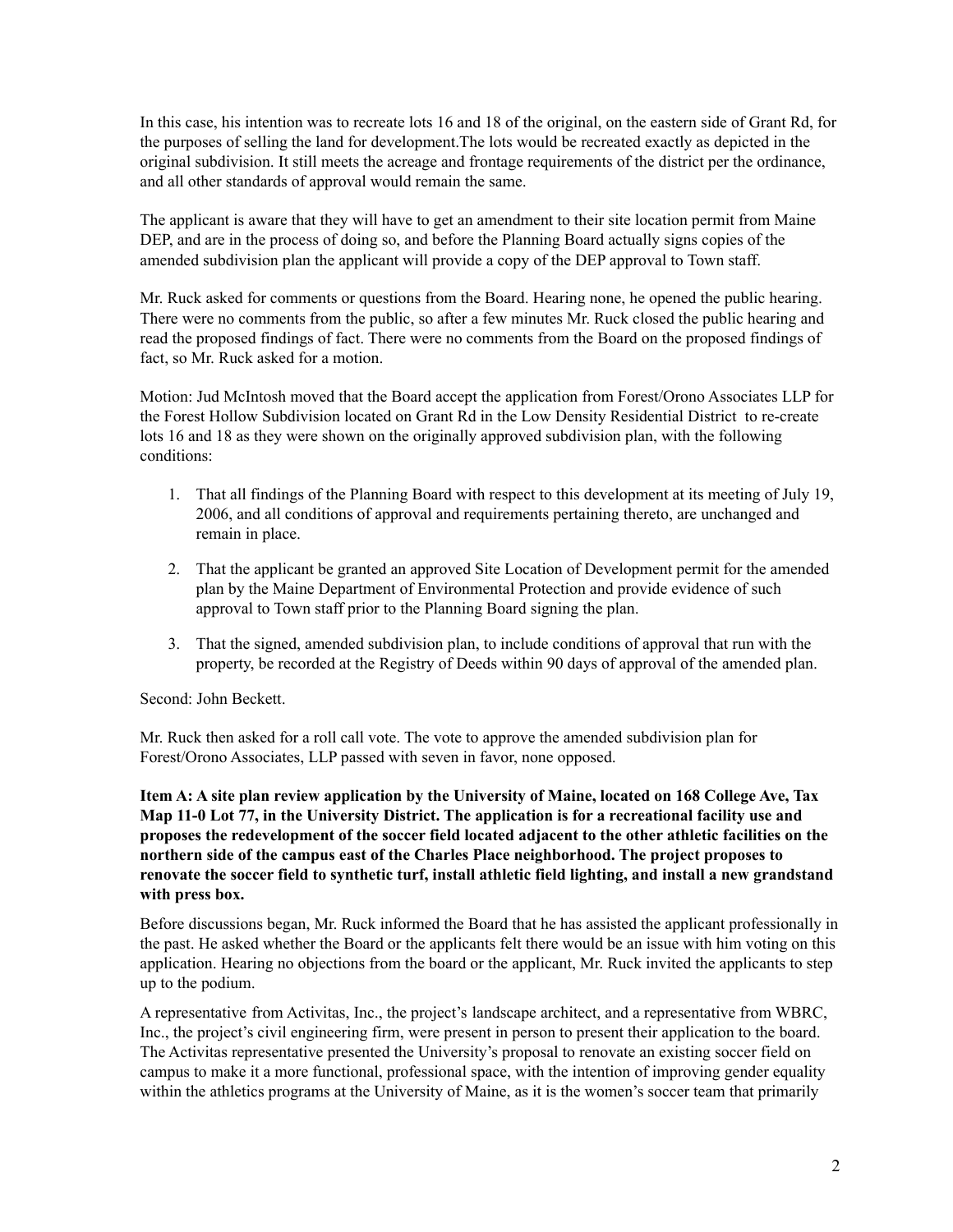use that space.

The field is located adjacent to the Alfond Stadium and baseball field, and is currently only a large stretch of natural grass, making the field unplayable in certain seasons and weathers. The scope of the project includes:

- replacing the existing grass field with synthetic turf, which will be a lot more usable in various kinds of weather;
- formalizing seating which includes the construction of improved lighting, a new press box, and new grandstands that can seat up to 512 spectators, which is approximately the amount needed for college soccer;
- and providing facilities, utilities, and walkways to service these improvements.

Designs will be adjusted as necessary to meet local and state code requirements.

The new synthetic turf field will have an underdrain system to manage surface runoff that's created and should actually improve the current drainage issues by diverting stormwater away from the field and the lower part of the existing wetland. The proposed project will improve the conditions of the field, but will not fundamentally change the existing use of the space. Dimensions of the field will be similar to the existing field, but the grading and stands will exceed the current footprint. The 15 pine trees that currently serve as a buffer between the soccer field and the track and field area will be removed to accommodate that slight expansion. The soil removed in order to install the synthetic turf will be repurposed to create the embankments on which the new stands and press box will sit so that they can be elevated on earth, rather than on a fabricated structure.

With regards to meeting the standard criteria for this project: both the new grading and the new elevation of the field are intended to avoid impacts on the adjacent wetlands. The new elevation has been finalized to promote positive flow of storm runoff into the underdrains rather than down over the sides of the field and into the surrounding area. The existing use of the field is being maintained, so they do not anticipate any resulting wetland impacts. and because the project does not fall within 100 feet of any University property line, it does not trigger and setback standards that might impede the plans as laid out.

The WBRC representative expanded on the ways in which the new synthetic turf would allow for improved stormwater management. He explained that the actual turf is laid on a bed of crushed stone which creates a ponding area for the stormwater, which then filters down through into the under drains and is directed out of the field and into the upper portion of the wetland, away from the field and away from the wetland area directly behind Charles St. Per the applicant's presentation, analysis of potential runoff does not indicate an increase in ponding in the existing wetland that might lead to increased concerns about flooding in the surrounding area.

The Activitas representative explained the details of the new six-point LED lighting system, which is designed to concentrate light on the actual field without casting it up into the sky or leaking it into the surrounding area. Though the immediate field area will be brightly lit, outside the arena light levels will drop off precipitously and become negligible well before it reaches any neighboring communities.

Mr. Ruck thanked the applicants, then asked Mr. Drexler to provide the Board with his report. Mr. Drexler brought up the issue of drainage on Charles St and referred the board to the comments submitted by Public Works and the Town Engineer that were included in the application packet for the project, stating that the project meets all requirements of the Town ordinance and DEP regulations. The engineer had a few questions, mostly pertaining to the volume of stormwater not just the peak rate discharge, and about any additional ponding of water in the wetlands. The applicant followed up with additional information that left Staff satisfied in that regard. Mr. Drexler explained that Town is aware of the drainage issues on Charles St and has had a conversation with the University about possible infrastructure improvement projects for that area that might provide a solution to those drainage problems. He also pointed out that if the proposed project was taking place anywhere else on the university property, it would not have come